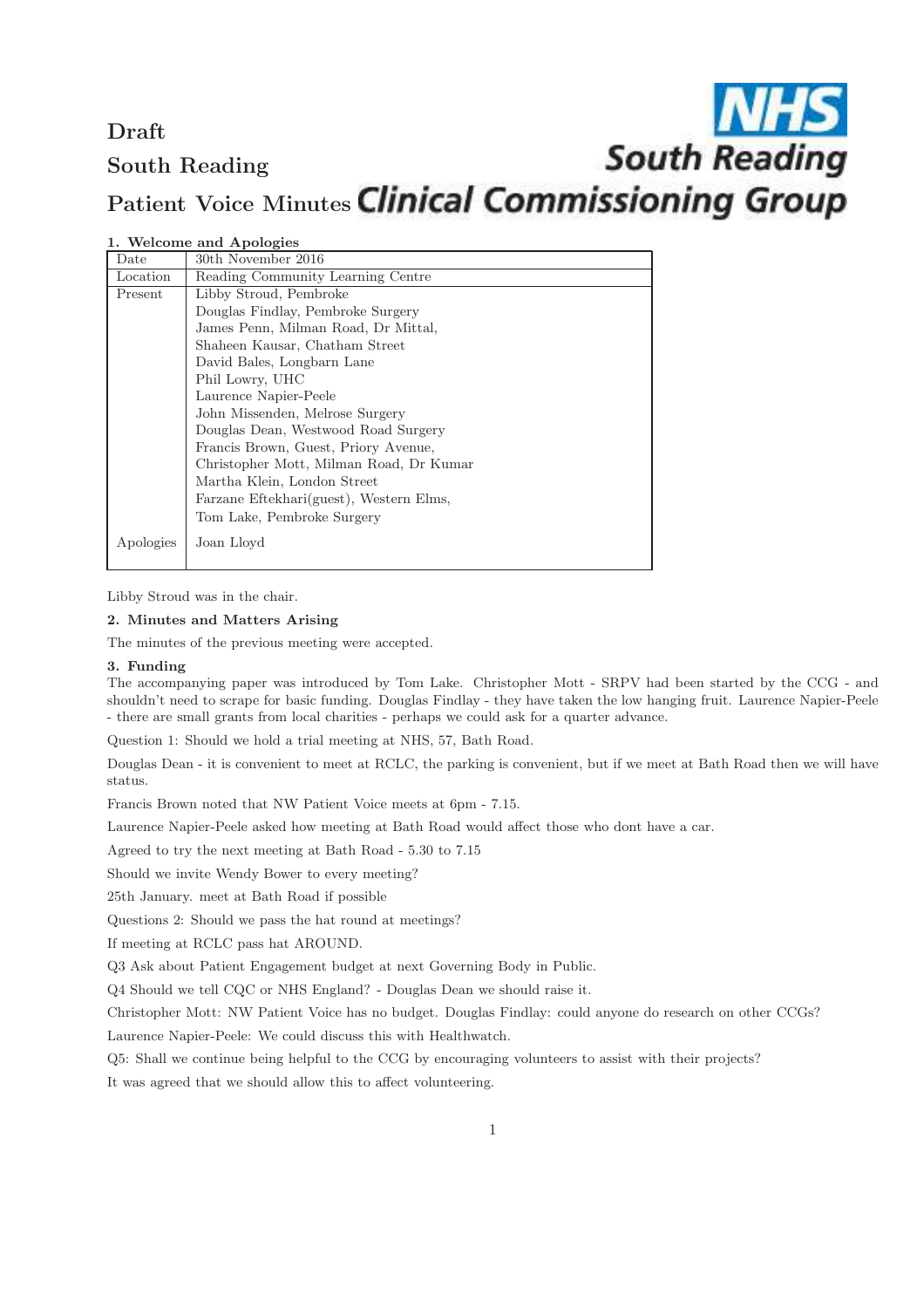JP: Coordinate with David Smith, head of the STP and Oxford CCG chief exec??

It was felt that David Smith was too high up unless we have a specific problem.

#### 4. Changes to the Consitution

The minor changes recommended in an accompanying paper were passed . Happy with changes? Nem Con.

#### 5. Election of Officers

Members proposed a vote of thanks to Libby Stroud who has taken us through a year which was not easy or convenient for her but was capably and faithfully carried out.

Laurence Napier-Peele - Our constitution prescribes that we should have a membership officer.

Elected as Chair James Penn unanimously.

ViceChairs: Phil Lowry, John Missenden unanimously.

Information Officer: Tom Lake unanimously

Membership Officer: David Bales unanimously

Treasurer: Shaheen Kausar unanimously.

The new chair, James Penn, took over at this point.

There was a short discussion on the constitution, firstly on the name of the group.

Laurence Napier-Peele - suggest name "South Reading Patient Voice Group"

Also members should be able to have guests at the meeting - should be stated in the constitution.

#### 7. STP

Douglas Findlay introduced a discussion on the STP.

DF: Jo Lovelock publishded STP 44 (112 pages). An STP is a place-based plan. In my opionn it is the best thing that has happened to the NHS in the last 25 years. Part of my work is talking about how the NHS has changed. Given that the NHS has changed so radically since 1948 (8 substantive (constitutional) changes), the biggest change being in 2010 - largest single act put through the British Parliament since the 17th Century. No NHS in its title - Health and Social Care Act (HSC). The act refers to integration of Health and Social Care. NHS has been centrally funded and Social Care funded through local authorities - it is like mixing oil and water.

When Simon Stevens took over - the HSC 2012 didn't give an idea of how to maintain the momentum of the NHS over time - Lansley's plan required lots of new money. Major funding 2006 - 2008 was £130B and now has started to come down. Looking at a cut of £20B. That is what QIPP cuts come from.

STP are place-based plans - 44 geographies. 44 "natural communitities".

In theory it works well - in practice it is falling apart where there are not natural communities. We have in Berkshire STP 34 Frimley, STP 44 BOB/WeBOB/COBWeB. 27 statutory partners and 1.8 million people.

STPs are a good idea but we need to think about what we need to do as asking questions.

I suggest we do this together with Healthwatch.

NHS England are using NHS Citizens and Healthwatch to gather patient and public response to STP.

We should use every hook we can to feed back concerns to NHS England about the STP.

What are the challenges of the STP - there are 3 gaps - health and wellbeing gap, care and quality gap and finance and efficiency gap to fill. Business as usual leads to a £473 million combined deficit cumulatively up to 2020.

Care and quality gap - communication in NHS beginning to break down and quality gap - variation in response GP by GP - not aiming for consistency. Lack of consistency is a problem.

Health and wellbeing gap - prevention - we are fatter, less healthy as we get older, less activity, huge risks in childbirth - a very high proportion of women now need consultant-led childbirth due to obesity.

The STP is based on the 5 year forward view - STP is the means by which we fulfill the 5 year Forward View.

The plan is based on our needs. Our job (SRPV and Reading citizens) is to vocalise issues in the STP. We have from now until April to express our needs.

The plan is very Oxford-centric. It envisages a community hospitals review - redesignation or closure. In South (Southampton) they closed community hospitals and had to re-open them with new finance. Manchester sold community hospitals.

Questions: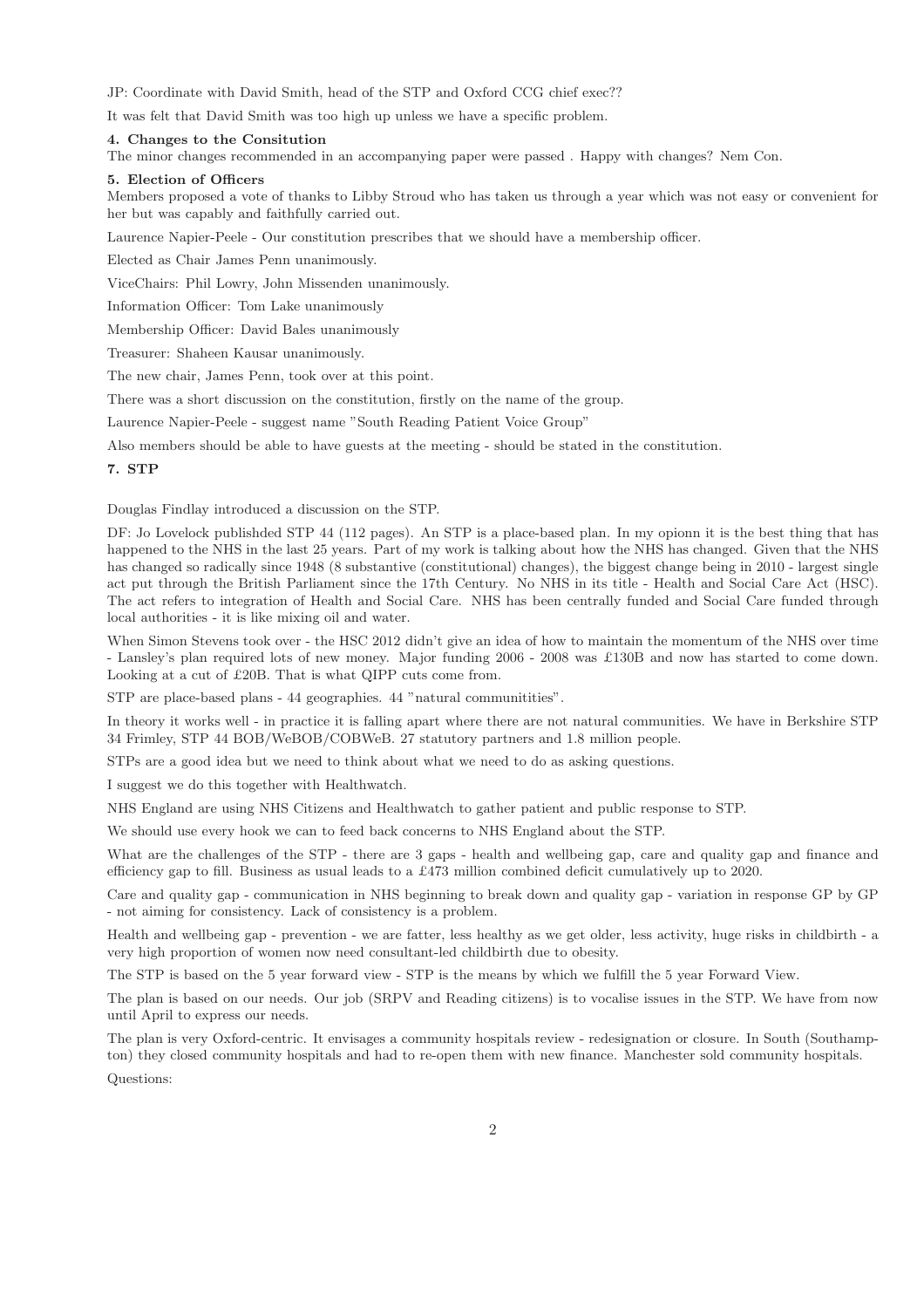We need a clear idea as to how the STP will make Reading a better place to live. RBH, CCGs, primary care - how will these change? Very little detail? STP pushes care from secondary into primary and we don't have the capcity to take up in primary care.

Social care funding. In hospital - cancer - all your care will be paid for. If you have dementia - your care is social care unless your condition is deemed qualifying. On-cost for dementia and Alzheimers are underserved. How will the funding be sustained for these people?

Mental health gap - we have a good plan - Stephen Madrick a good lead - but doesn't answer the questions. If a young person presents at A&E they may not be treated by a psychiatrist, may not be treated and may be discharged to care of a non-specialist in mental health.

Q1: What issues and priorities for change will be included in the plan - in much simpler terms and concrete steps. What outcomes should be see? How will the funding for these steps be raised?

Q2: How will you engage with the public and local communities? We asked him to engage last year and he refused?

Q3: Which groups will you engage with, seldom heard voicees? What info? How to use it?

Q4: How will you prioritise needs of your llocal community?

Q5: How will you demonstrate impact of changes?

Q6: How will you demonstrate clear and unambiguous and timely communication of changes?

Q7: How will you deliver, through the STP, your priorities in the FYFV - mental health, maternity, older people, children?

Q8: What model are we aiming at? 5 models of care. We in Western Berkshire are using ACS - from New Zealand via USA. Doesn't account for finance. How can you deliver? MSK, older people. Savings have to come from integration. What finance for carers and self-care? Nothing in the ACS.

JM: Care in the community - ended with district nurse numbers halved and the money went to hospitals.

JM: They reopened Wards at Wokingham hospital - much cheaper than at district general hospital.

DF: GP wards used to function but where are the GPs?

DF: Proposal - work together with North and West Reading and Healthwatch on STP.

DF: Healthwatch has to bid for its money - could be consolidated. Money is national but delivered through the local authroity.

FB: Healthwatch are supposed to be whistle blowers for LA and NHS but doing much else.. Steve McManus - new CEO at RBH. Ask Cathy and SM to present at a joint meeting.

JP: Simon Stevens said past reorganisation was a management failure.

#### 8. News from PPGs

Christopher Mott: CQC report on Milman Road (Kumar) gave the overall result - Requires Improvement - I was there for most of the day - and had 40 minutes with chair of inspections. They have just lost their practice manager and deputy practice manager and have lost GPs and their landlord is the practice upstairs. Have closed the Tilehurst branch, relations with other practice and landlord are poor..

Laurence Napier-Peele: I am a patient. The building has been modernised - good stuff - pharmacy and new reception area and clinic rooms. Kumar practice has been decimated - only one partner left and using locums.

Christopher Mott: Symptomatic of our present state.

David Bales: Longbarn Lane has lost its practice manager and has still only one partner.

James Penn: I am with the upstairs practice - all new faces.

Michael Fairfax: London Street seems OK.

#### 9, Healtwatch report

Apologies from Pat Bunch. Quarterly rolling work plan - more short-term projects. Q4 - primary care - unannounced enter and view. Priory Avenue and Circuit Lane. End of Life service (CCG service). PALL call delayed. (palliative care advice for nurses).

Key project - homeless people - one of the least heard groups - with Homeless Link (national organisation).

Problems at Prospect Park (after the fire) - (Wokingham leading).

STP - new key area.

Rebecca is part of a national steering group for Healthwatch in respect of STPs. Many concerns about the BOB area.